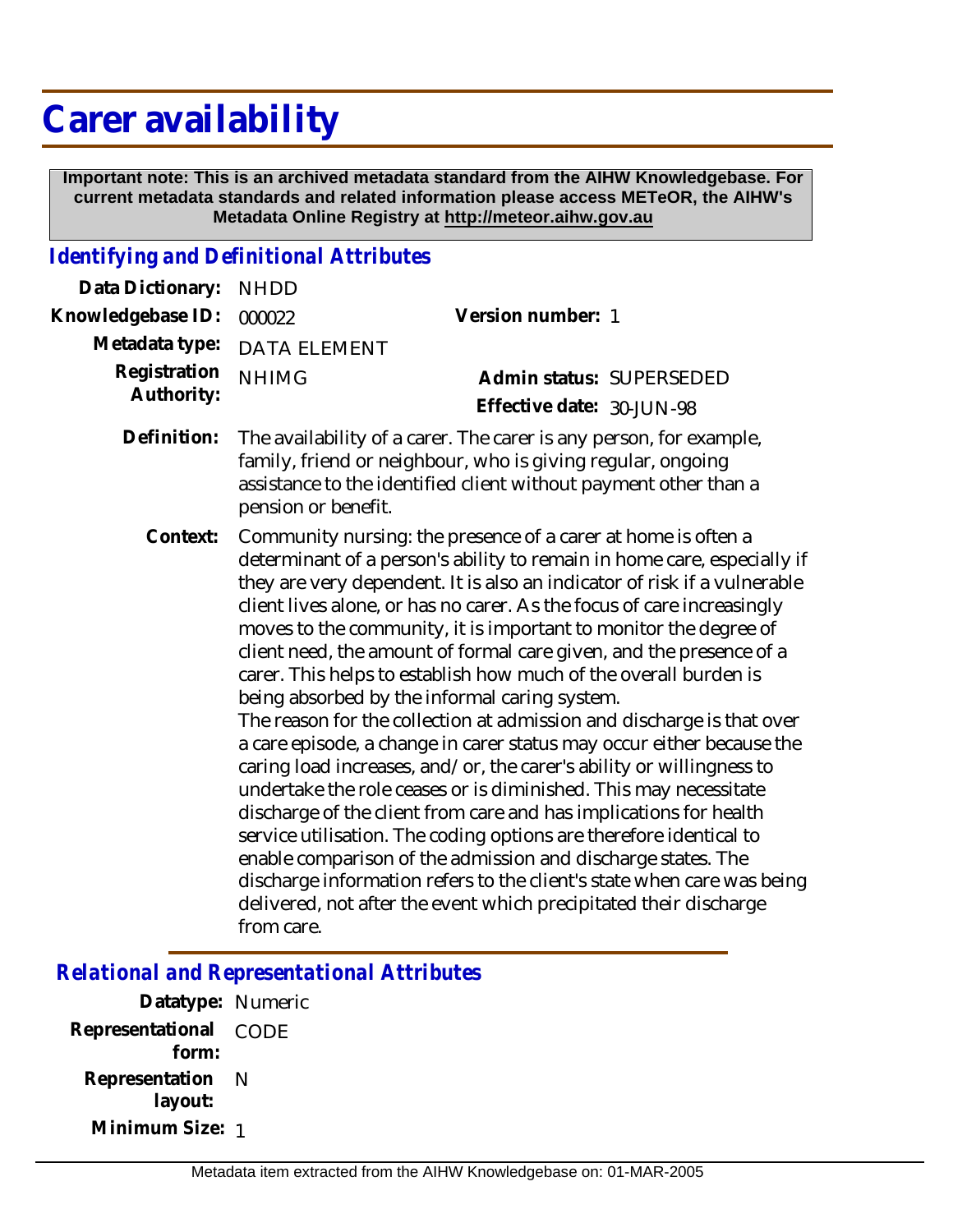| Maximum Size: 1 |                                              |
|-----------------|----------------------------------------------|
| Data Domain: 1  | Carer not needed                             |
|                 | Lives alone, has a carer                     |
| 3               | Lives alone, has no carer                    |
| 4               | Lives with another, has no carer             |
| 5               | Lives with another, has a resident carer     |
| 6               | Lives with another, has a non-resident carer |
|                 | Lives in a mutually dependent situation      |
|                 | Missing or not recorded                      |
|                 |                                              |

Guide For Use: Unless code value 1 'Carer not needed' is used, all other options assume that a carer is required, whether or not one is available.

> Where there are several carers, the nurse must decide which of these is the main or primary carer and code accordingly as only one option may be selected for each recording.

The following guidelines are to assist in the selection of the most appropriate code:

1: 'Carer not needed'

Means that the client is able to self care and/or, that his/her therapeutic regime does not require the input of an informal carer. The latter includes those circumstances where it may be inappropriate for a carer at home to undertake a complex procedure requiring a high level of nursing skill. It does not include circumstances in which a carer is available but is unwilling or unable to undertake this role. This should be coded as no carer.

Carer not needed should not be used to indicate the status after a client has died or been discharged to other care. For example, when a carer was required and involved up until the client's death or discharge, the code should be either 2 lives alone, has a carer, or 5 lives with another, has a resident carer, or 6 lives with another, has a non-resident carer, respectively for carer availability at discharge.

2: 'Lives alone, has a carer'

Indicates that a client living alone has an able and willing carer who attends to the client's needs on an ongoing basis.

3: 'Lives alone, has no carer'

Means that a person living alone does not have a carer (relative or friend) willing, or able, to visit for the purpose of assisting with care on an arranged and regular basis.

4: 'Lives with another, has no carer'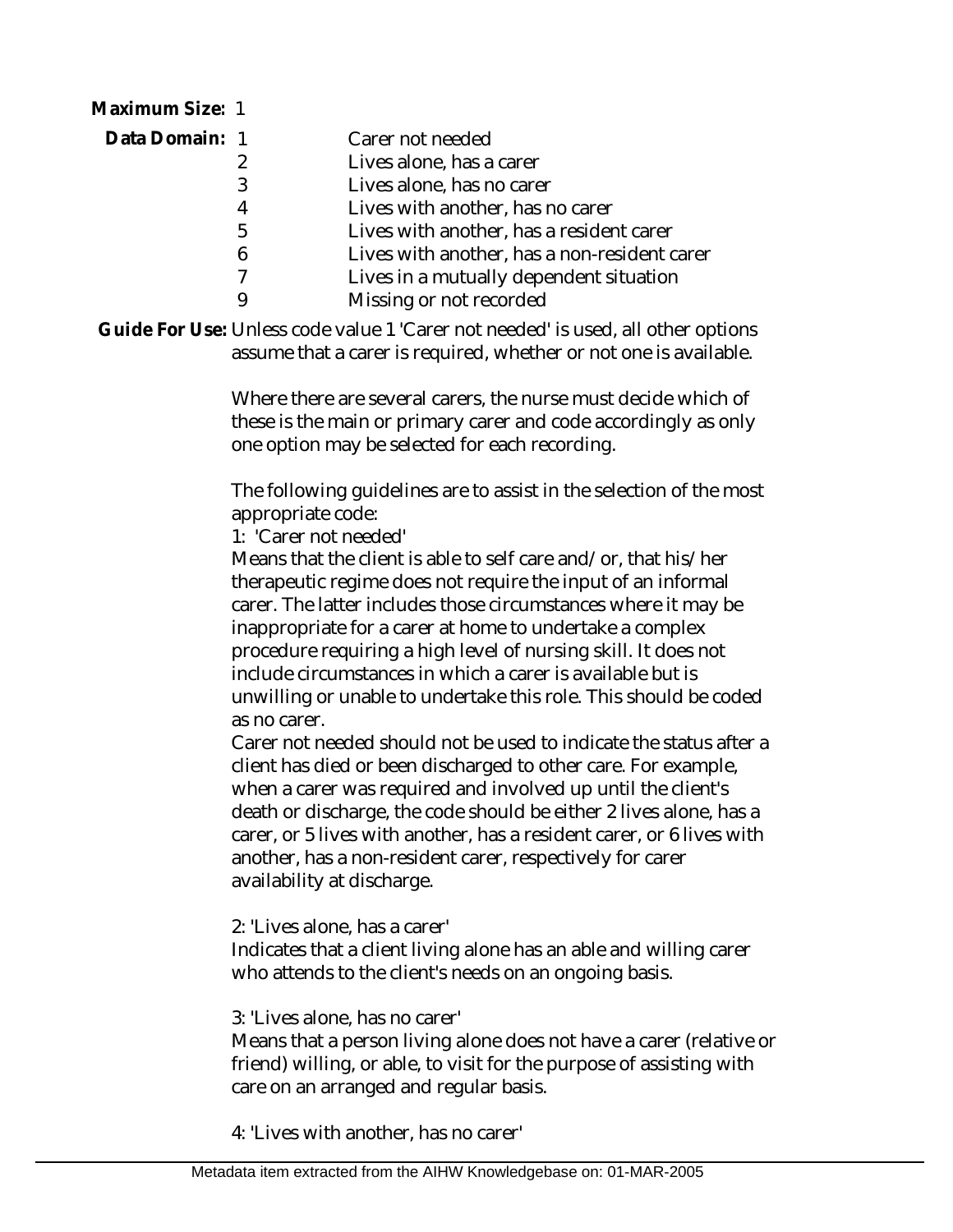Indicates that a client does not live alone but that the other person/s in the household does/do not identify as carer/s, nor is there any external carer available.

5: 'Lives with another, has a resident carer' Refers to households where a client receives care from a coresident. If a client and carer are mutually dependent, use code 7.

6: 'Lives with another, has a non-resident carer' Means that a person who lives with at least one other, nevertheless receives care from an external source, usually a relative who visits on an arranged and regular basis.

7: 'Lives in mutually dependent situation' Refers to those households where the client and another person

are mutually dependent. The critical aspect of such households is that if either member becomes unavailable for any reason, the other is either at high risk or unable to remain at home.

9: 'Missing or not recorded'

Indicates missing information. It should not be considered as a coding option except in rare circumstances, for example, where a client has been in care for a long period and the initial carer availability status was not recorded and is not obtainable retrospectively.

Related metadata: has been superseded by Carer availability version 2

## *Administrative Attributes*

**Source Document:**

**Source Organisation:** National Health Data Committee

Comments: The definition excludes formal services such as delivered meals or home help, persons arranged by formal services such as volunteers, and funded group housing or similar situations.

> Availability infers willingness and ability to undertake the caring role. In those circumstances where a potential carer is not prepared to undertake the role, or when their capacity to carry out the necessary tasks is minimal, then the client must be coded as not having a formal carer.

The Community Nursing Services Minimum Data Set - Australia Steering Committee recommended the collection of this information at the agency level. In the interests of standardisation,